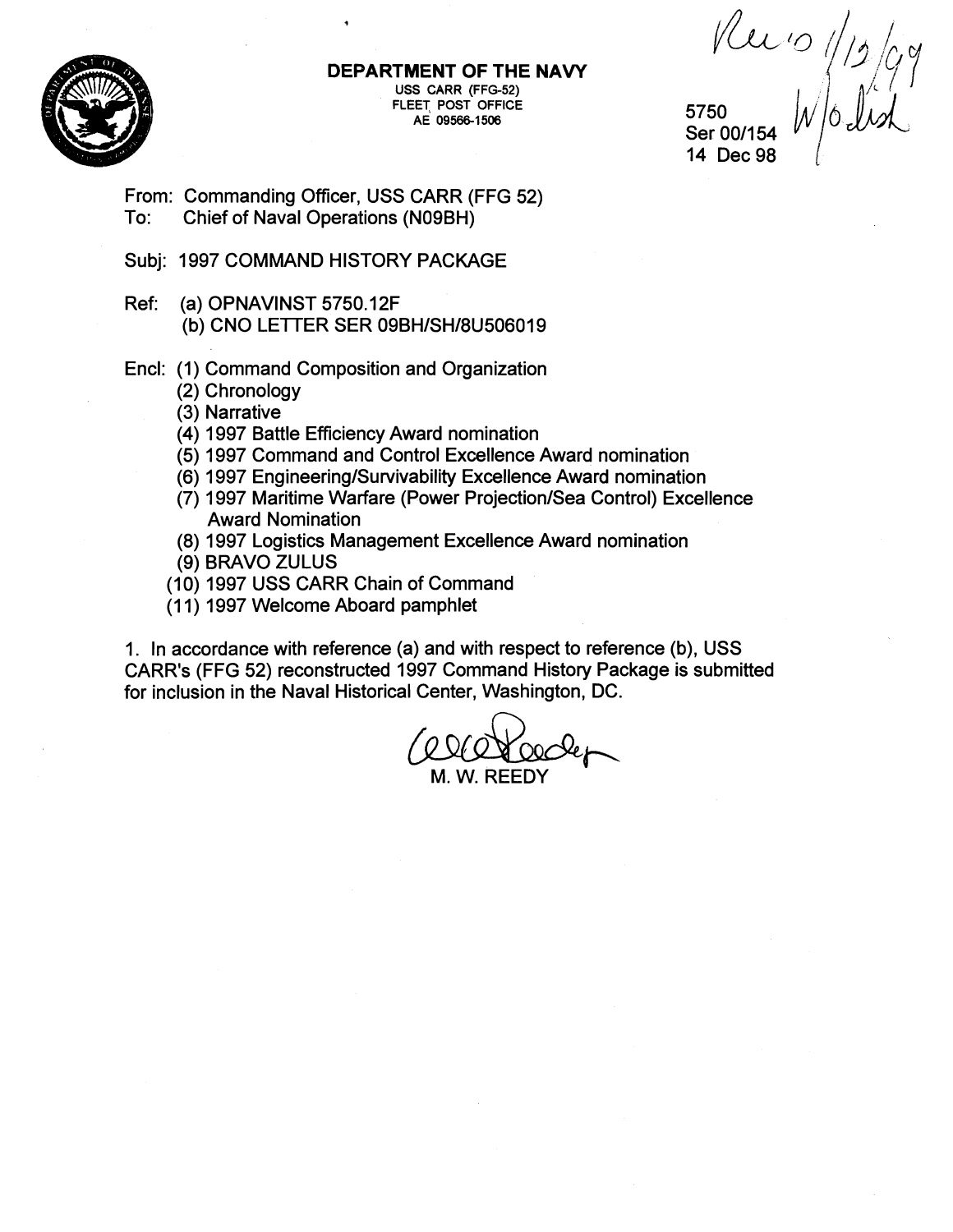#### COMMAND COMPOSITION AND ORGANIZATION

1. Mission: USS CARR's mission as an Oliver Hazard Perry class Erigate is to provide Anti-Air Warfare, Anti-Surface Warfare, and Undersea Warfare self-defense and local area protection to underway replenishment groups, amphibious groups, and other military shipping **against air,** surface, and subsurface threats. To accomplish her mission, CARR is armed with **HARPOON** surface-to-surface missiles, medium range surface-to-air missiles, tube-launched torpedoes, and a **MK** 15 Close In Weapons **System.** The ship is equipped with a long-range 2D air search radar, a surface search radar, a MK92 Fire Control System (FCS), a Towed Array, and an EW suite that can detect and **engage**  threats. The ship also has the capability to embark two LAMPS helicopters that provide long-range USW torpedo attack.

2. Organizational Structure: Refer to enclosure (10), 1997 USS CARR Chain of Command.

3. Name of Commander: Keith L. Wray, Commander, U. S. Navy.

4. Permanent Duty Station: Norfolk Naval Base, Norfolk, Virginia.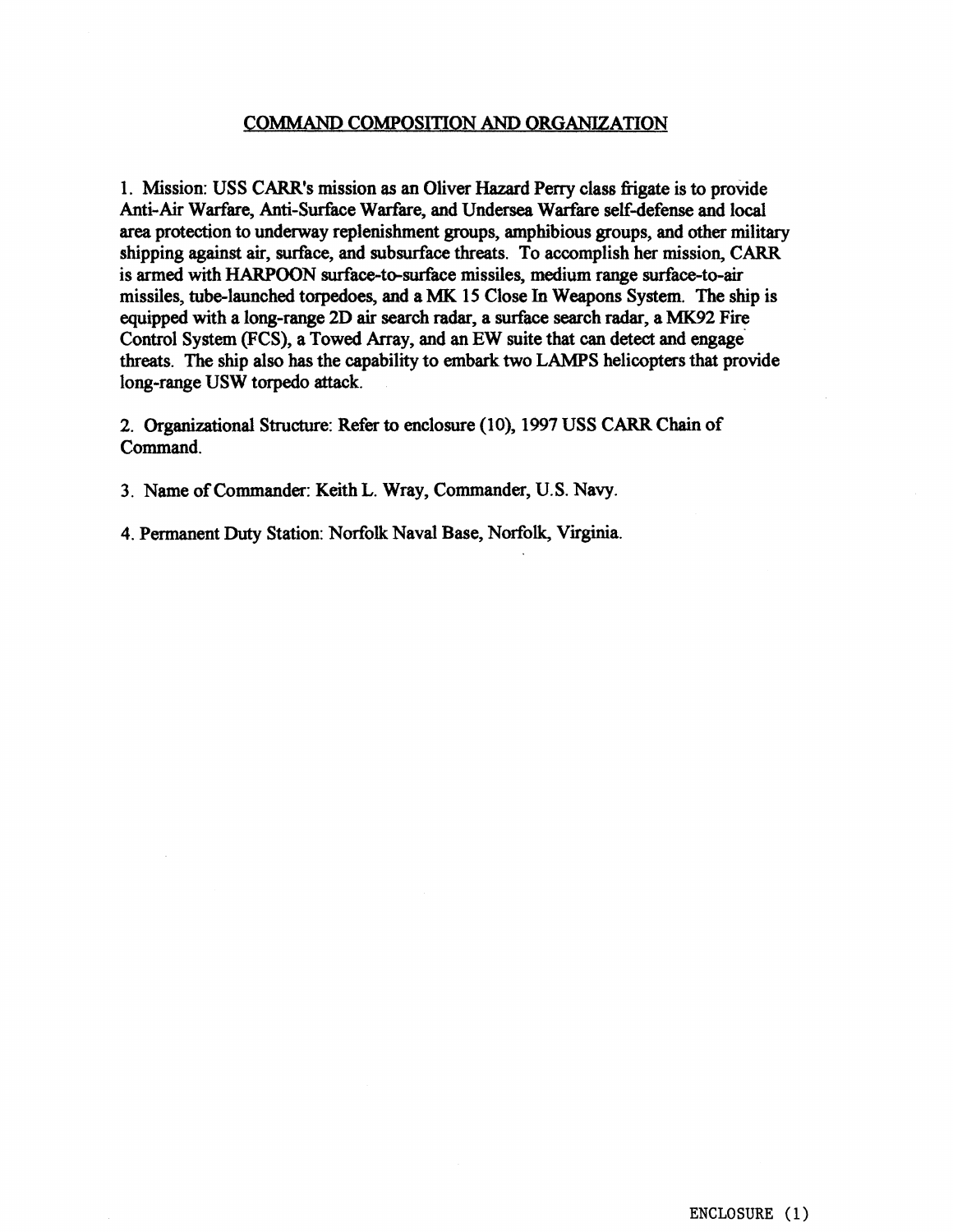# **CHRONOLOGY**

## **DATE**

## **EVENT**

| <b>JANUARY 97</b>    | <b>SPANISH PHIBLEX</b>                 |
|----------------------|----------------------------------------|
| <b>JANUARY 97</b>    | <b>INPORT TUNIS, TUNIS</b>             |
| <b>JANUARY 97</b>    | <b>INPORT CATANIA, SICILY</b>          |
| <b>FEBRUARY 97</b>   | <b>INPORT MALAGA, SPAIN</b>            |
| <b>FEBRUARY 97</b>   | <b>INPORT BARCELONA, SPAIN</b>         |
| <b>FEBRUARY 97</b>   | <b>INPORT CASABLANCA, MOROCCO</b>      |
| <b>FEBRUARY 97</b>   | <b>INPORT CARTAGENA, SPAIN</b>         |
| <b>MARCH 97</b>      | <b>MID-CYCLE ASSESSMENT</b>            |
| <b>MARCH 97</b>      | <b>INPORT BARI, ITALY</b>              |
| <b>MARCH 97</b>      | <b>INPORT ODESSA, UKRAINE</b>          |
| <b>APRIL 97</b>      | <b>INPORT HAIFA, ISRAEL</b>            |
| <b>APRIL 97</b>      | INPORT ISTANBUL, TURKEY                |
| <b>APRIL 97</b>      | <b>INPORT AUGUSTA BAY, SICILY</b>      |
| <b>APRIL 97</b>      | <b>INPORT NAPLES, ITALY</b>            |
| <b>MAY 97</b>        | <b>INPORT NORFOLK, VA</b>              |
| <b>JUL 97-SEP 97</b> | RESTRICTED AVAILABILITY, NORFOLK NAVAL |
|                      | <b>BASE</b>                            |
| <b>OCTOBER 97</b>    | <b>INPORT NEW YORK CITY</b>            |
| <b>OCTOBER 97</b>    | <b>AVIATION CERTIFICATION</b>          |
| <b>OCTOBER 97</b>    | TSTA I INPORT NORFOLK, VA              |
| <b>NOVEMBER 97</b>   | TSTA II INPORT NORFOLK, VA             |
|                      |                                        |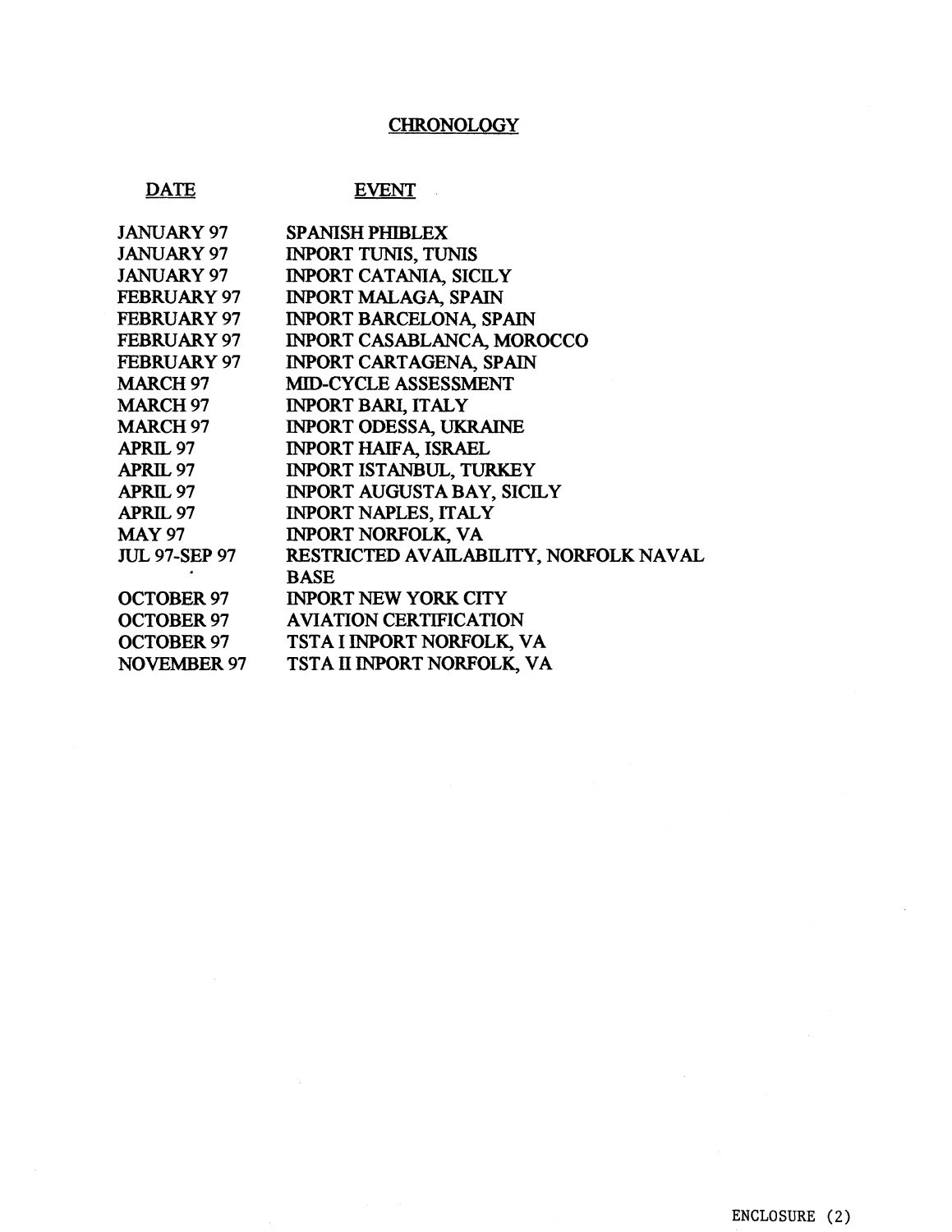#### NARRATIVE

1. CARR began 1997 deployed to the Mediterranean Sea with the USS THEODORE ROOSEVELT Battle Group. During deployment she also conducted operations with Standing Naval Forces Meditenanean (SNFM), **s** naval task force comprised of warships fiom various European countries. While deployed, CARR participated in four major exercises: **LINKED** SEAS, **MED** SHARK 97, **WHALE** WATCH, and SPANISH **PHIBLEX.** CARR was also able to participate in multi-lateral operations with the Romanian and Ukrainian navies. Additionally, twelve port calls to eight different countries were **made** throughout the Mediterranean region. CARR's Mid-Cycle Assessment **was** conducted in March 1997. **The** ship received an overall grade of SATISFACTORY, **with** Training, Fire Fighting, and Management categories each being evaluated **as EFFECTIVE.** 

2. ARer returning to Norfolk fiom deployment, CARR underwent an extensive **three**month upkeep period. Several key equipment upgrades were installed. The SIDEKICK upgrade to the AN/SLQ-32 **(V)** 5 system was installed, significantly strengthened **CARR's** Electronic Support and Electronic Attack capabilities. **The** Combat System Upgrade (CSU) was also installed. This upgrade provides substantially enhanced Air Warfare (AW) capabilities by improving the SPS-49A radar, CDS, SYS-2, and **MIS** 92 Fire Control System performance. In addition, CARR also received the Flexible Universal Stowage System (FUSS). This installation of **this** upgrade allows CARR to store **and** handle **PENGUIN** missiles and **MK** 50 Torpedoes.

3. Following the upkeep period, CARR began her 1998 Inter-Deployment Training Cycle. In October, the ship made a port call in New York City, New York. In October 1997 CARR completed TSTA **I,** followed by TSTA **ll** in November. In December, the ship began making preparations for a Logistics Management Inspection and Cruise Missile Tactical Qualiftcation, both of which were scheduled for January 1998.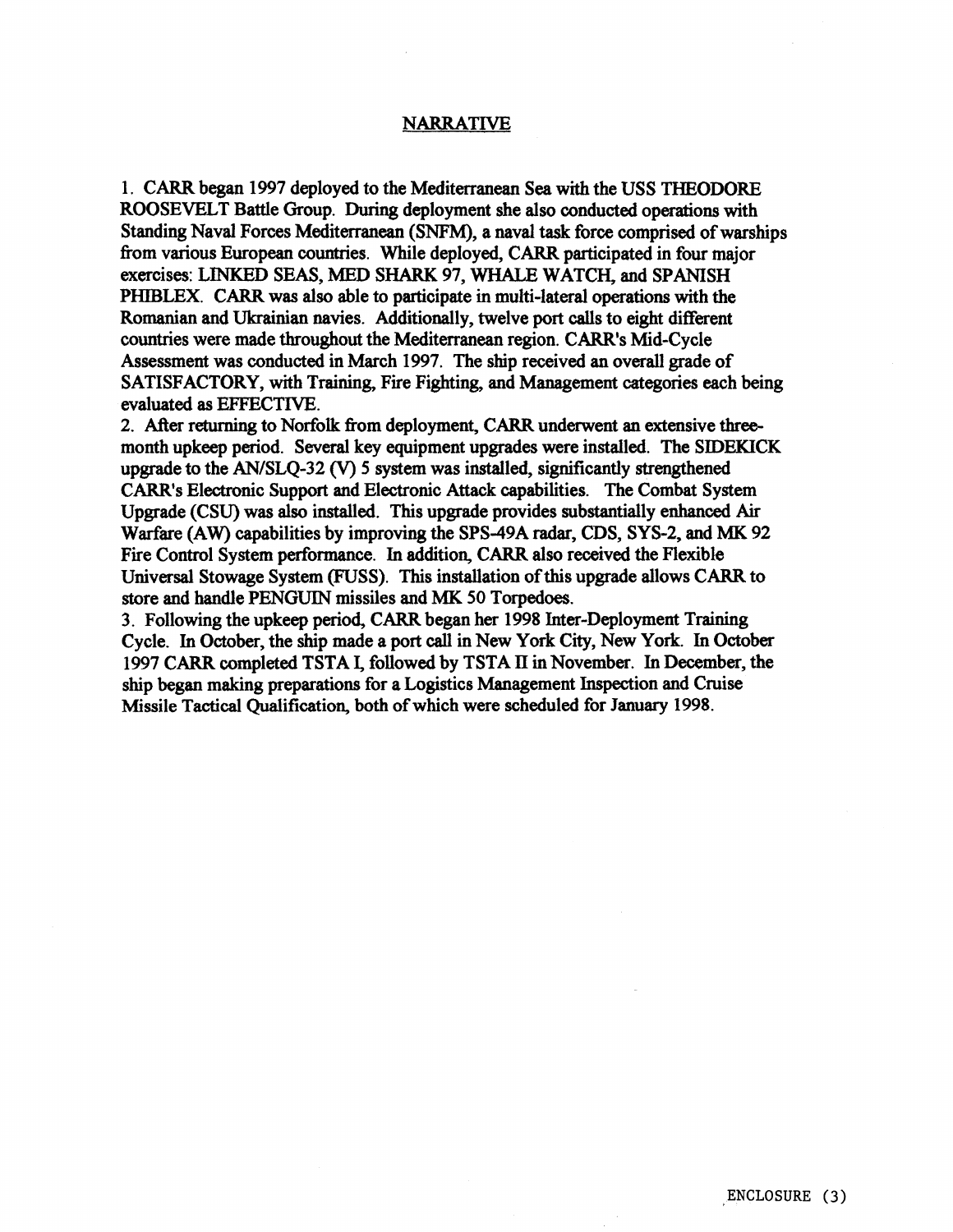

#### **DEPARTMENT OF THE NAVY**  USS CARR (FFG-52) FLEET POST OFFICE AE 09566-1506 **1650**

Ser 001080 24 Nov 97

From: Commanding Officer, USS CARR (FFG 52) To: Commander, Destroyer Squadron Three Two

Subj: 1997 BATTLE EFFICIENCY AWARD

Ref: (a) COMNAVSURFLANT Instruction 3502.026

Encl: (1) Maritime Warfare (Power Projection/Sea Control) Excellence Award

(2) **EngineeringlSurvivability** Excellence Award

(3) Command and Control Excellence Award

(4) Logistics Management Excellence Award

(5) BRAVO ZULU'S **<sup>I</sup>**

1. USS CARR has met all requirements for the Battle Efficiency Award as outlined in reference (a) for the period of 1 January to 31 December 1997. The ship began 1996 forward deployed to the Mediterranean Sea with the USS THEODORE ROOSEVELT Battle Group and subsequent operations with Standing Naval Forces Mediterranean. CARR completed a very successful deployment and prepared for the rigorous inter-deployment training cycle. Command Excellence awards for each area are included as enclosures (1) through (4).

2. While performing operations with COMSIXTHFLT and Standing Naval Forces Mediterranean, CARR maintained the highest possible state of training and material readiness. CARR's completion of important bilateral operations with the Moroccan Navy during MED SHARK '97 were particularly noteworthy, resulting in commendatory personal messages from COMSIXTHFLT and the Moroccan Consul General. The Mid-Cycle Assessment completed in early March was equally impressive, with CARR receiving high grades in the areas of readiness, damage control and material self-assessment. During short time with Standing Naval Forces Mediterranean, CARR distinguished itself as an important member of this international force. All evolutions were conducted with pride and professionalism, from multi-lateral operations with the Ukrainian and Romanian navies to Exercise LINKED SEAS, the largest NATO Operation of the year. CARR received an additional personal commendation from Commodore Nikitiadis, the Helenic Navy's commander of the Force.

3. In the months following deployment, CARR's activities showed the mark of achievement ashore as well as at sea. Shortly following a productive postdeployment leave and upkeep period, CARR commenced a grueling schedule of events that ran throughout the entire competitive cycle. CARR provided flight

-.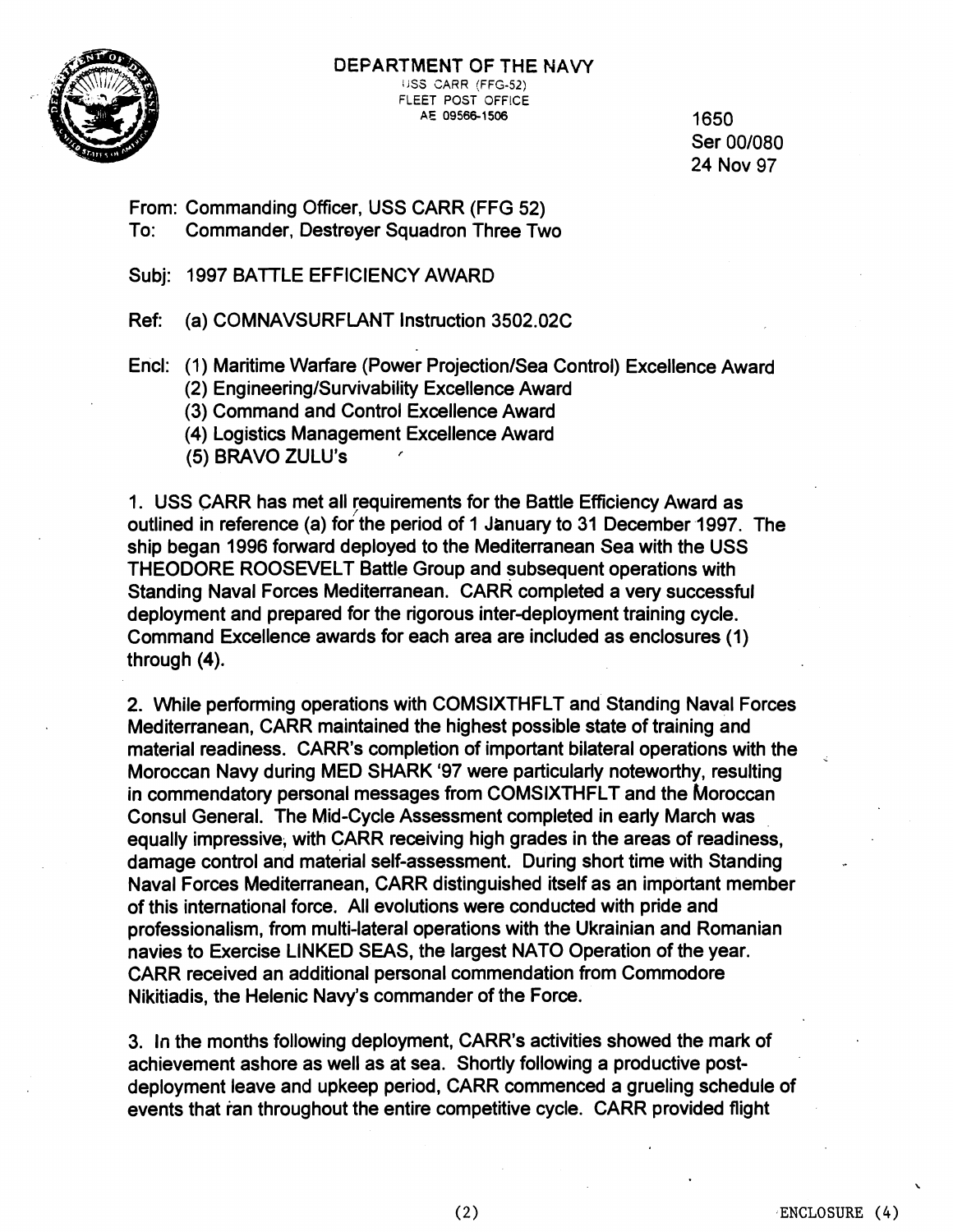deck services for U.S. Army helicopters in late June before commencing the arduous, yet highly successful, Board of Inspection and Survey assessment in early July. The ship completed extensive repairs and material upgrades during a ten week restricted availability conducted with Norfolk Naval Shipyard which ended in late September. CARR again was called on to provide flight deck services for U.S.Navy helicopters from VX-1 after successfully completing the Aviation Certification and Aviation Readiness Evaluation. The ATG administered CART II assessment was completed and CARR commenced the training cycle in late October. A short port visit to New York City followed CART II with CARR conducting important interaction with representatives from the Council On Foreign Affairs. An LMA Assist visit was conducted **29-31** October, and all areas (General Stores, Food Service, Retail Operations) received a score of **71%** or better. CARR has completed various portions of the TSTA process and will end the year with the Engineering Certification assessment from **15-19** December.

*I*   $k.l.$  Weary K. L. WRAY

 $(3)$ 

-.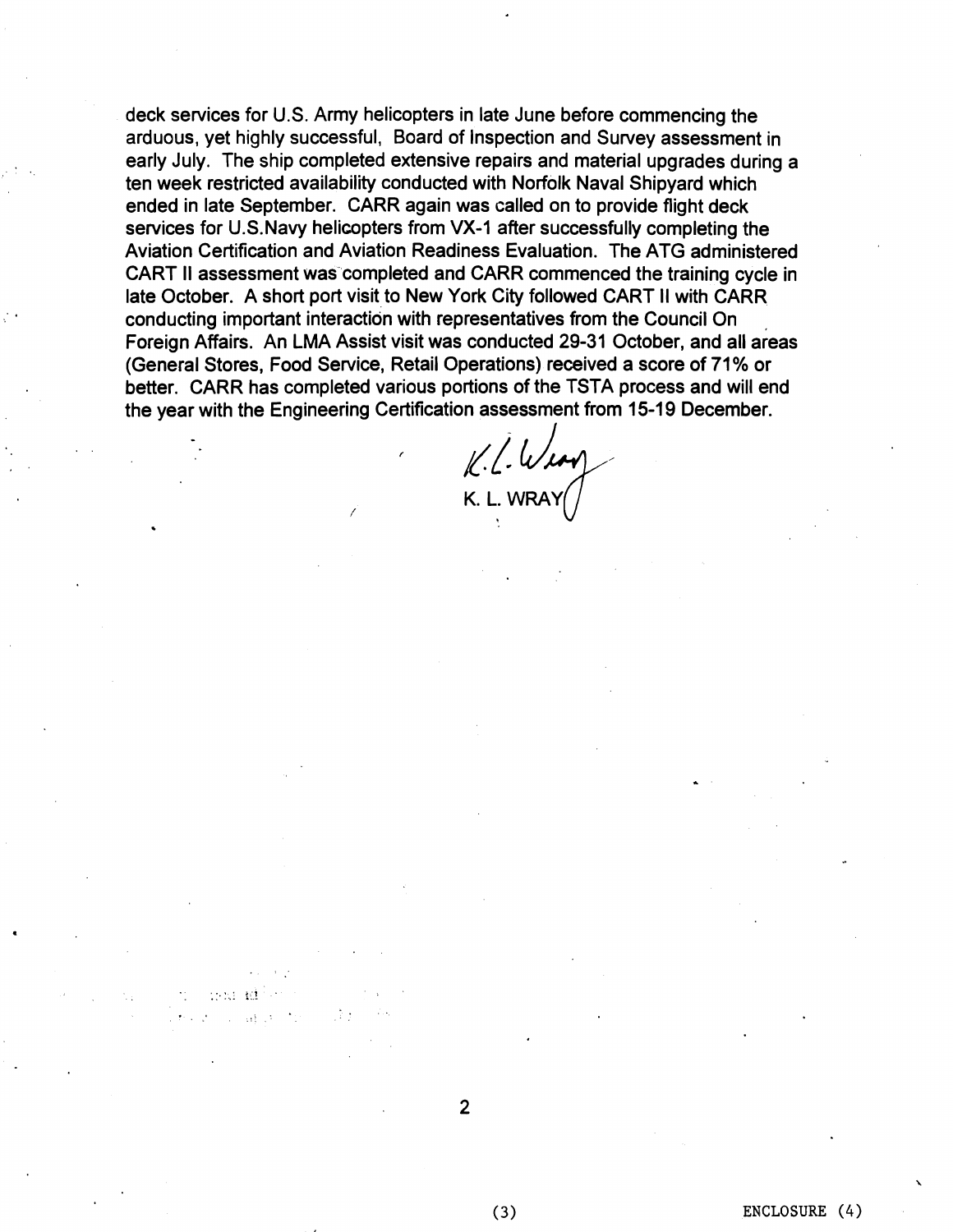### **Command and** Control **Excellence Award**

1. During the competitive cycle, **1January-3** 1 December 1997, USS CARR maintained only the highest standards of readiness and performance in areas relating to C41, electronic warfare, navigation and seamanship. CARR has met all requirements listed in reference (a) and should receive every consideration for this award.

2. A COMSEC Material System formal inspection was completed 29 May 1996 by RMCS  $(SW)$  COMDESRON 20 Communications Officer, with an overall grade of "Satisfactory" assigned. This inspection remains current throughout the competitive cycle, with the next scheduled inspection in May 1998. CARR did complete the required 18 month CMS Training Visit on 19August 1997. A copy of the training visit report is included for review.

3. A Comprehensive Communication Assessment (CCC-27-SF) was completed 21 November 1996 by COMDESRON THREE TWO with an overall grade of 92.2. The inspectors noted that CARR was particularly strong in System Control, UHF secure voice (CCC-5-SF), Voice Communications (CCC-8-SF) and Visual Communications. A copy of the Report of communication Exercise Evaluation is included for review. This certification is current for a two year period and no assessment was completed during this competitive period. CARR performed admirably with regards to radio and visual communications throughout the year, particularly during the deployment and the time serving as a member of the Standing Naval Forces Mediterranean. In addition, a total of four White Pinnacle quick reaction messages were processed during the cycle, with the fastest response time documented in under two minutes.

4. COMDESRON THREE TWO representatives completed the ISIC observed Navigation Check Ride on 12 November 1997. A copy of the report is included for review and CARR met all requirements to continue underway operations with regards to navigation. There have been no collisions, groundings or incidents of poor seamanship and navigation throughout the competitive cycle, which included entry/departure from 14 foreign ports, twenty underway replenishments; numerous divisional tactics with SNFM forces and one tow/be towed exercise.  $\rightarrow$   $F_{NCLL}$ ,  $\rightarrow$   $A$ ,  $A\in$   $SLH$ ,

5. CARR **has** performed admirably during all exercises relating to intelligence and Electronic Warfare during the deployment and the inter-deployment training cycle. CARR was the oniy battle group asset to detect, localize and track an Algerian KILOclass submarine during JTG 1-97. What makes this an even more outstanding accomplishment is that watchstanders in CIC detected the track using the AN/SLQ-32(V)2 system. CARR received recognition as COMDESRON THREE TWO'S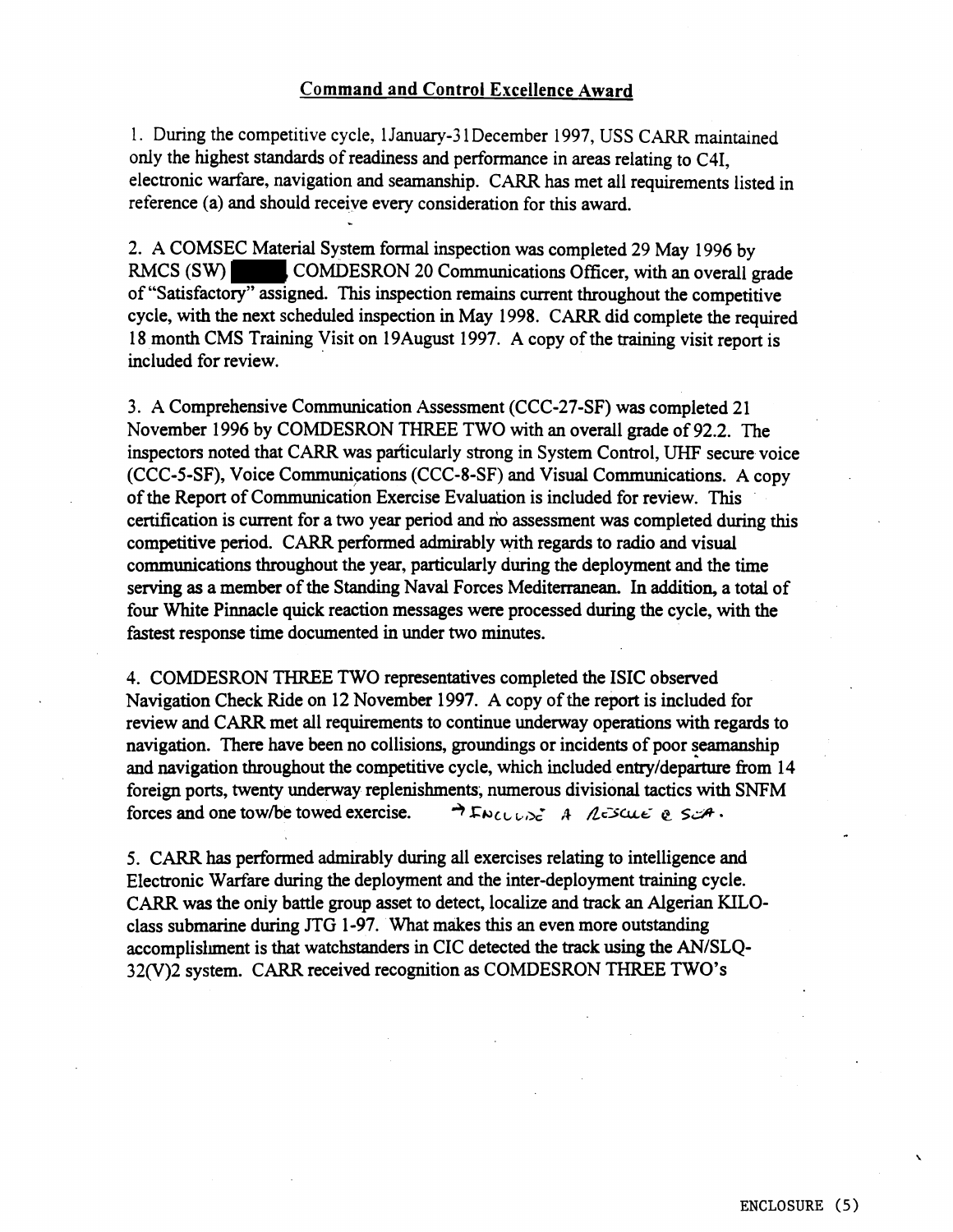nomination for the Intelligence Excellence Award for the period 1 January to 30 June 1997. **.A** copy of this letter is included for review. During the restricted availability period CARR received the SIDEKICK installation to upgrade the EW suite to the  $AN/SLQ-32(V)$ 5 system. In addition, CARR currently meets or exceeds the requirements for TYCOM required school graduates in the areas of C2W, intelligence and PCMS Supervisor/Maintenance.

6. CARR has completed all requirements and met all criteria for consideration for the Command and Control Excellence Award. A demanding yet highly successfid deployment was completed that flexed the realm of capabilities in all areas, and sustained superior performance during the training cycle demonstrated continued dedication to ' excellence in this critical mission area. It is requested that CARR receive every consideration for this coveted award.

2 of 14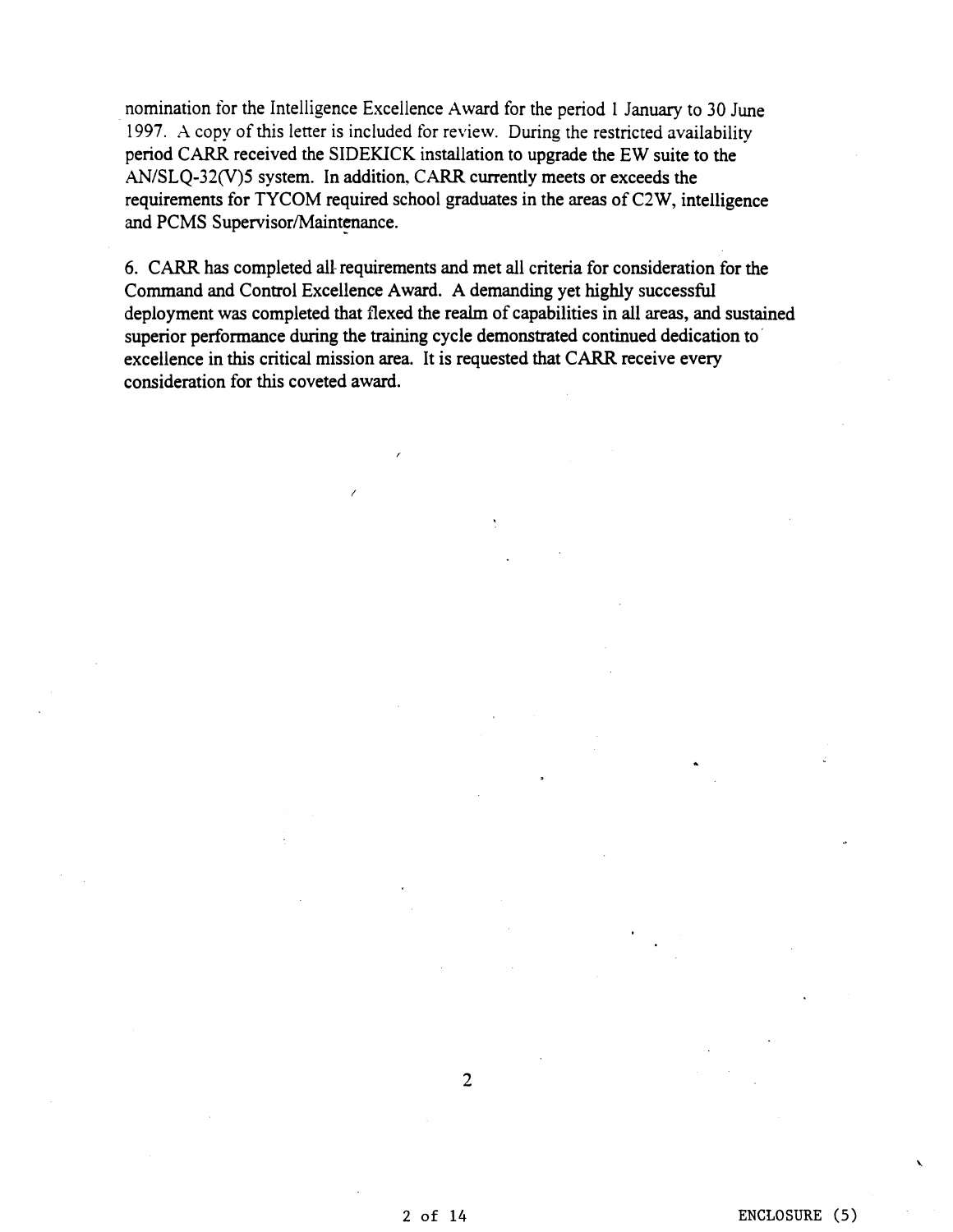#### **Maritime Warfare (Power Projection/Sea Control) Excellence Award**

1. USS CARR began the year approximately one month into a Mediterranean deployment with the USS THEODORE ROOSEVELT Battle Group and subsequent operations with Standing Naval Forces Mediterranean. On station and actively engaged in the important mission of Power Projection and Sea Control, CARR consistently maintained the highest state of readiness and performance in all warfare areas. USS CARR superbly flexed all warfare areas with exceptional and noteworthy effectiveness. Ready to conduct prompt and sustained combat operations at sea while carrying out our nation's policies in both unilateral and multi-lateral arenas. Specifically while deployed, CARR demonstrated her excellence in Maritime Warfare as follows:

a. Air Warfare. Rated M- 1 in **AW,** CARR participated in multiple AW exercises with SNFM and US ships during deployment, including two where CARR was the exercise coordinator.

**I** 

b. Surface Warfare. Throughout Mediterranean Deployment 97-1 CARR participated in multiple SUW exercises with other US Navy ships and other NATO ships while attached to SNFM. Exercises included a Surface Action exercise with five SNFM ships where CARR scored 24 out of 25 hits within 100 yards, 11 of which were within 50 yards. CARR maintained M-1 in SUW and operator proficiency throughout the deployment by conducting regular PACFIRES (7 for **76mm).** 

c. Undersea Warfare.

(1) Throughout MED 97-1 CARR participated in numerous USW exercises encompassing all facets of USW from active prosecution to passive tracking and sonobuouy localization. CARR also completed two successful rextorp firings during MED 97-1. Each USW exercise included ships from the US Navy and other NATO ships while attached to SNFM.

(2) During Exercise WHALE WATCH, CARR worked with surface ships (including a T-AGOS ship) as well as subsurface units in a week long scenario. During the exercise CARR held passive contact for 49 hours, and active submarine contact for approximately 7 hours.

(3) While attached to SNFM CARR participated in numerous US W exercises as part of a multi-national force. SNFM exercises included multiple prosecutions and attacks on simulated targets as well as live operations against a cooperative Turkish submarine. During one exercise CARR performed admirably acting a US WC for the SNFM forces and coordinating all operations with supporting submarine.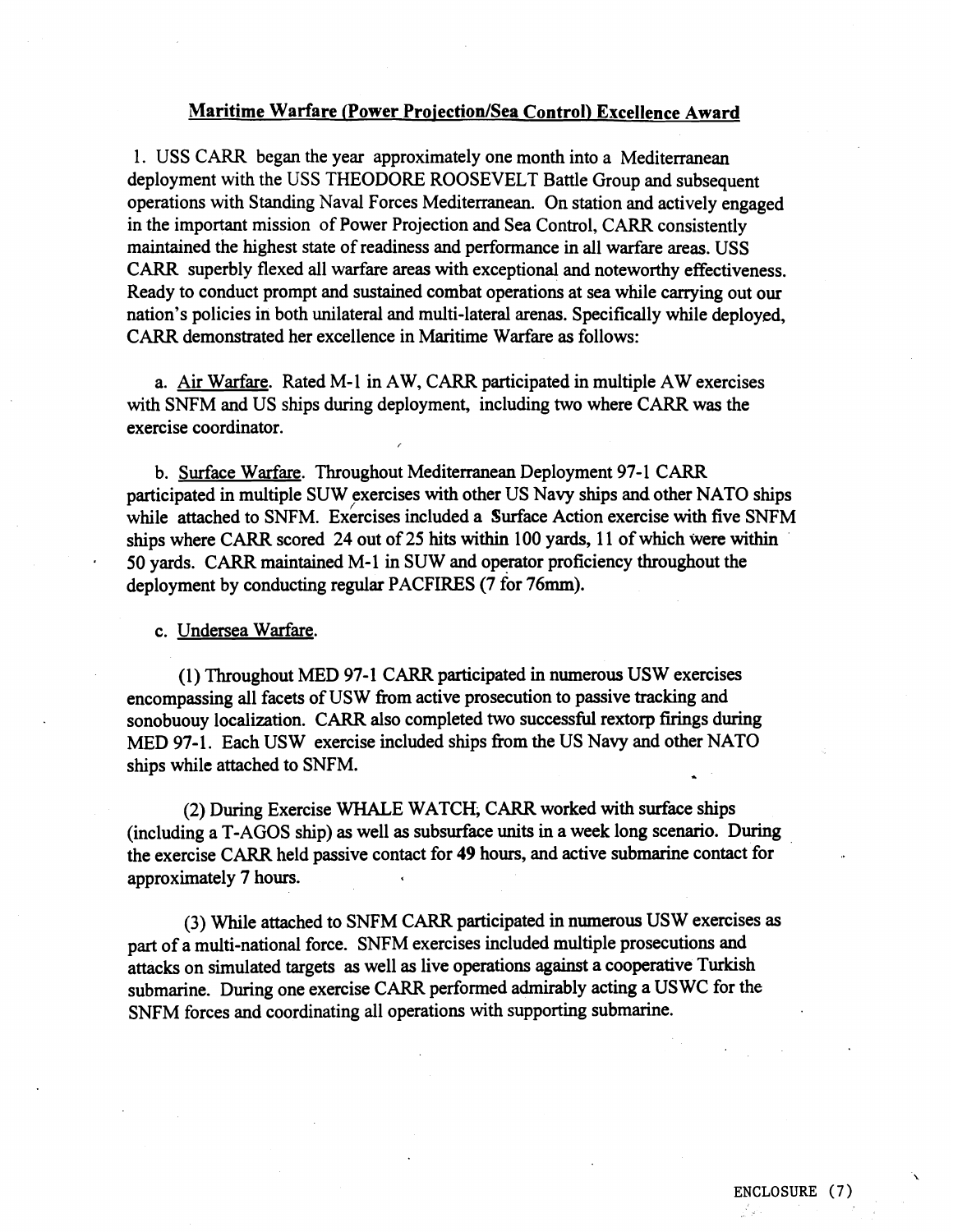d. Other.

(1) CARR conducted boarding exercises with the Moroccan Navy, SNFM units (as boarding ship and as simulated merchant being boarded), USN combatants and MPS ships.<br>
(2) CARR conducted NSFS in support of PHIBGRU EIGHT for Spanish

**PHIBLEX.** Conducted VERTREP for Ammunition Transfer at sea with USS DETROIT (AOE-4) receiving **76mm** and CIWS ammunition.

2. Following a very successful deployment and ammunition offload USS CARR underwent a grueling but highly successful Board of Inspection and Survey further demonstrating an excellent state of readiness finishing with minimal discrepancies in all warfare areas.

3. During the months of August and September, the ship completed extensive repairs and material upgrades during a ten week Restricted Availability (RAV). During this period, USS CARR received the Flexible Universal Stowage System (FUSS) which allows her to be adaptable to Low intensity Conflict/Contingency and Limited Objective Warfare operations by providing Aviation Ordnaoce for armed helicopter operations as well as enhanced SUW and USW capability through both PENGUIN and **MK50** Torpedo stowage and handling capability.

4. USS CARR also received an extensive upgrade in her self defense capability through the installation of the Combat System Upgrade (CSU) providing significantly enhanced AW capability through the technical enhancements of the SPS-49A installation, CDS, SYS-2, and **MK** 92 FCS upgrades.

5. While performing a Fleet Pierside Repair of the Combat Direction System (CDS) Display consoles, FTSCLANT technicians highly commended ship's force on their maintenance efforts on the consoles. Because of the consoles top material condition, FTSCLANT took photographs to use as a training aid on **"HOW** TO" maintain the consoles.

**6.** Immediately following the RAV, ,USS CARR began the training cycle with CART I1 where again all warfare areas were assessed and CARR demonstrated training readiness in AW, USW, and SUW.

**7.** In November CARR conducted a safe and successful weapons onload receiving three SM-1 Telemetry missiles, **76 mm,** and Small Arms Ammunition.

 $\overline{2}$